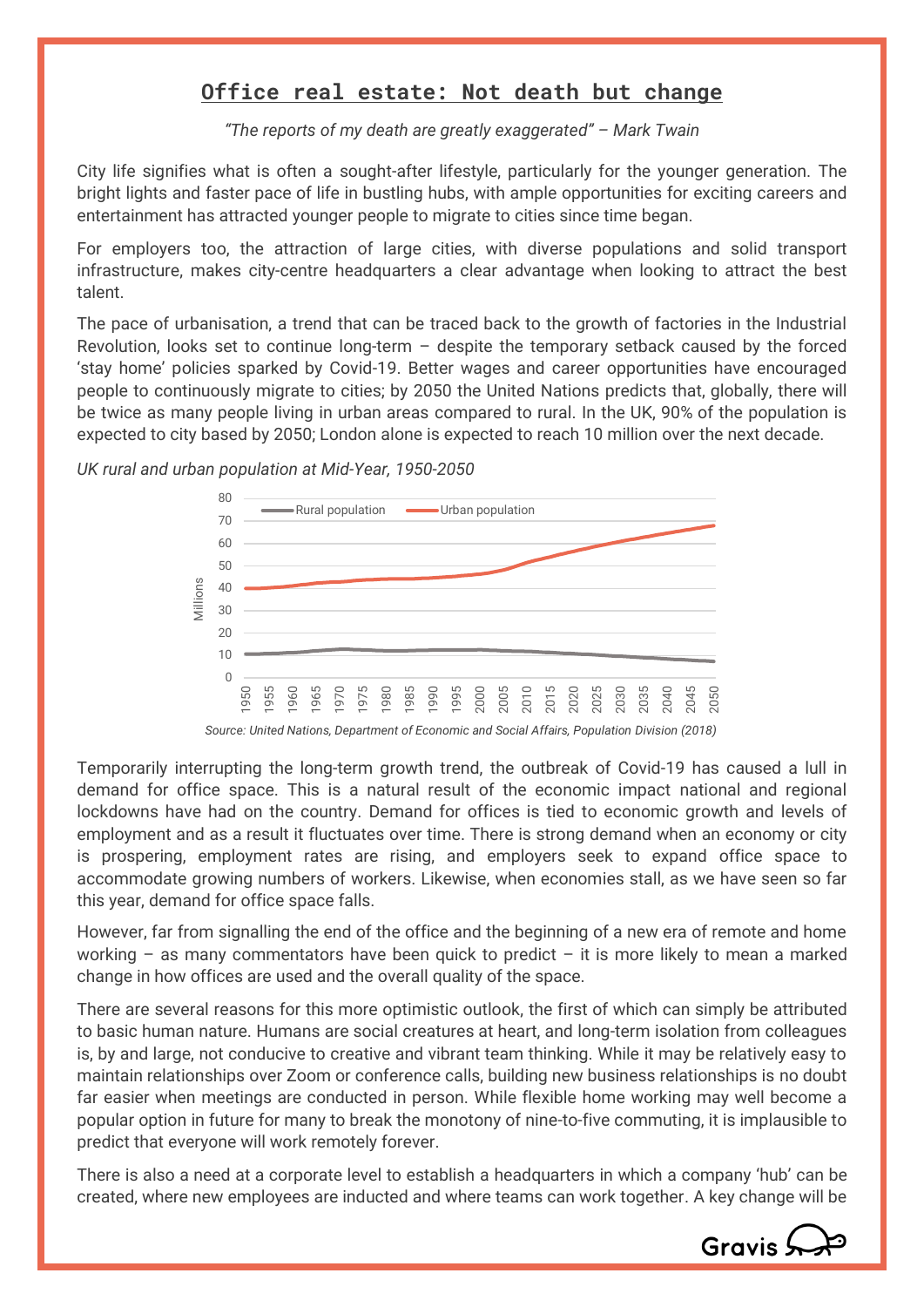that these 'hubs' will increasingly need to be more modern, more efficient, and offer more attractive incentives to employees.

Up until 2020, the ongoing trend within office real estate was one of 'densification', the cramming of more and more workers into a space. The impact of a pandemic will most certainly mark the end of this practice. The safe enforcement of social distancing requires 135 sq.ft of space per person and according to analysis by Knight Frank, current densities in the City and Docklands areas of London are 126 sq.ft and 104 sq.ft respectively, far below what is necessary. At a basic level, the need to offer employees more personal space could lead to an increase in demand for bigger offices.

Future demand for office space is also likely to be guided by the facilities and amenities on offer. Companies are increasingly focusing on the benefits they can provide to employees, particularly given 'pandemic' strategies will form part of corporate planning for many years after the experience of 2020. Derwent London, an office REIT, has recently outlined its plans for a 'touch free' office development in London, where contactless journeys through the building are the focus along with more spacious stairwells, increased natural ventilation, and secure lockers and bike storage. Similarly, Helical, a design-led REIT creating buildings for today's occupiers demanding more inspiring spaces have, over the last 5 years, incorporated market-leading amenities into their buildings, in which 100% of the common areas in their London portfolio are either new or refurbished. Add into this the growing requirement for employers to consider the mental wellbeing of their staff, the expectation is that offices will need to offer much more than just four walls and desk space in the years ahead.



*Source: Derwent London plc Interim Results 2020*

For an investor, it is REITs that offer a prime entry point to gain exposure to this new generation of office buildings. In the City of London, recent iconic developments of modern office spaces such as the 'Cheesegrater' and 'Walkie Talkie' were developed by diversified REITs, British Land and Landsec, respectively. Once leased, both REITs decided to monetise their investments and sell the buildings for a healthy profit, capitalising on the strong demand from income-hungry investors for modern offices to let to good tenants. Specialist REITs like Derwent London, Great Portland, and Helical offer some of the purest exposures to design-led, environmentally friendly, well-located, Grade 'A' offices.

A key aspect of these new developments is the environmental sustainability of the space. With netzero targets on the horizon, new offices can no longer be the energy-guzzling behemoths of times gone by and are increasingly environmentally friendly. The REITs mentioned above understand that for a corporate entity that prides itself on its own ESG credentials, the office space it leases must match its public commitments. Tech giants such as Amazon and Google are among the big businesses focused on ensuring their eco-friendly credentials are reflected in the office space they use, with renewable energy and reducing carbon emissions a top priority. To attract good quality